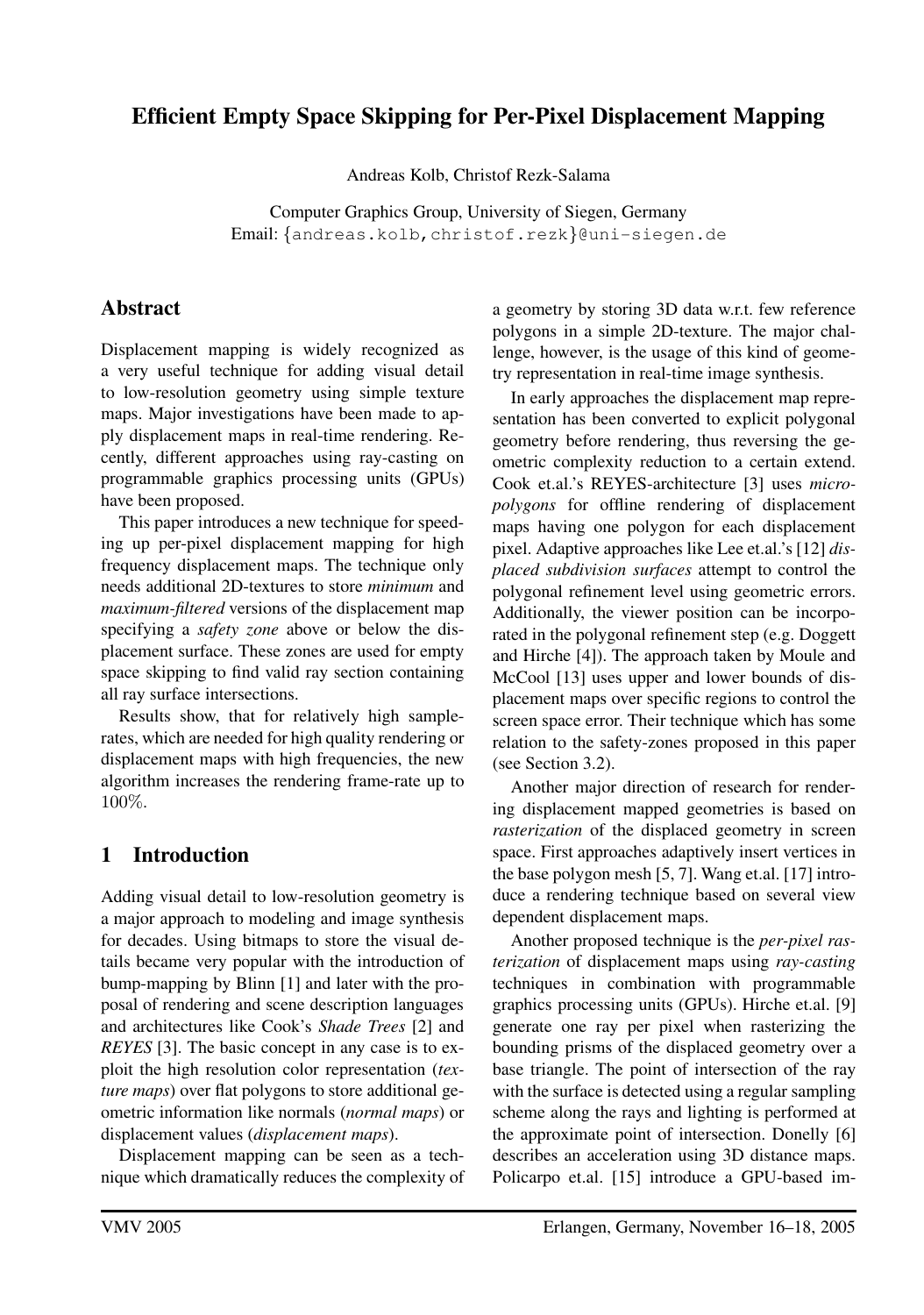plementation of the so-called *relief mapping* [14]. One core element of this algorithm is the computation of intersections between viewing rays and discrete height-fields. Policarpo et.al. [15] additionally incorporated a binary search into the intersection computation. Kaneko et.al. [10] introduce the socalled *parallax mapping*, which tries to estimate the correction of the displacement map texture coordinate for non-perpendicular view angles.

This paper proposes a new technique for the efficient computation of intersections between rays in viewing direction and displacement maps for high frequency data. These kind of images need a rather high sampling rate along the rays (see Figure 1). The key element of the proposed technique is an empty-space skipping approach which significantly speeds up the intersection calculation. Especially. for nearly view-aligned base polygons the intersection calculation needs only a few search steps. For silhouette regions the speed-up depends on the distance of the closest to the furthest intersection of the ray with the displacement surface. Compared to Donelly's technique [6] this approach only needs to two additional 2D-texture maps to store *maximum* and *minimum filtered* displacement maps. The empty space representation yields a more accurate surface approximation than the 3D distance function proposed by Donelly [6].



Figure 1: Example of a too low and an appropriate sampling rate.

The reminder of this paper is structured as follows. Section 2 givens an overview on related work, especially on Hirche et.al. [9] per-pixel displacement mapping technique also used in our renderer. The new technique for efficient intersection computation using empty space skipping is presented in Section 3. Some implementation issues are handled in Section 4 and Section 5 states results using various sample data sets. Final conclusions are given in Section 6.

### **2 Related Work**

This section gives a brief description of major techniques that have been introduced in the context of per-pixel displacement mapping. In Section 2.1 the basic approach of GPU-based per-pixel displacement mapping based on Hirche et.al. [9] is explained. The key ideas of finding ray-surface intersections used up until now are given in Section 2.2.

#### **2.1 Per-pixel Displacement Mapping**

In the following, a *triangular base mesh* consisting of vertices  ${V_i}$  with corresponding normal vectors  $\vec{n}_i$  and triangles  $\{\Delta_{ijk}\}\; ; \; \Delta_{ijk} =$  $\Delta$ ( ${\bf V}_i$ ,  ${\bf V}_j$ ,  ${\bf V}_k$ ) is given. The displacement surface over the base mesh is defined using a *displacement map* (*or displacement texture*)  $M : [0, 1]^2 \rightarrow [0, 1]$ and texture coordinates  $S_i$  for each vertex  $V_i$ 

$$
F(\mathbf{P}) = \mathbf{P} + M(\mathbf{S}(\mathbf{P})) \cdot \vec{\mathbf{n}}(\mathbf{P})
$$

where  $\vec{n}(P)$  and  $S(P)$  are the linearly interpolated normal and texture coordinate for  $P \in \Delta_{iik}$ , respectively.

The basic idea of per-pixel displacement mapping is to render the bounding prism defined by the base triangle and the "lid" given by  $V_i + \vec{n}_i$ ,  $V_j + \vec{n}_j$  $\vec{n}_i$ ,  $V_k + \vec{n}_k$ . For each rendered pixel, the entry point  $E$  and exit point  $X$  is computed. The major task is to find the intersection of ray  $\overline{EX}$  with the displacement surface (see Figure 2).



Figure 2: Bounding prism over base triangle and cut through displacement surface along ray in view direction.

In general, the bounding prism's faces are nonplanar, making the computation of  $E$  and  $X$  a very difficult task. Therefore Hirche et.al. [9] use a splitting technique to decompose a prism into three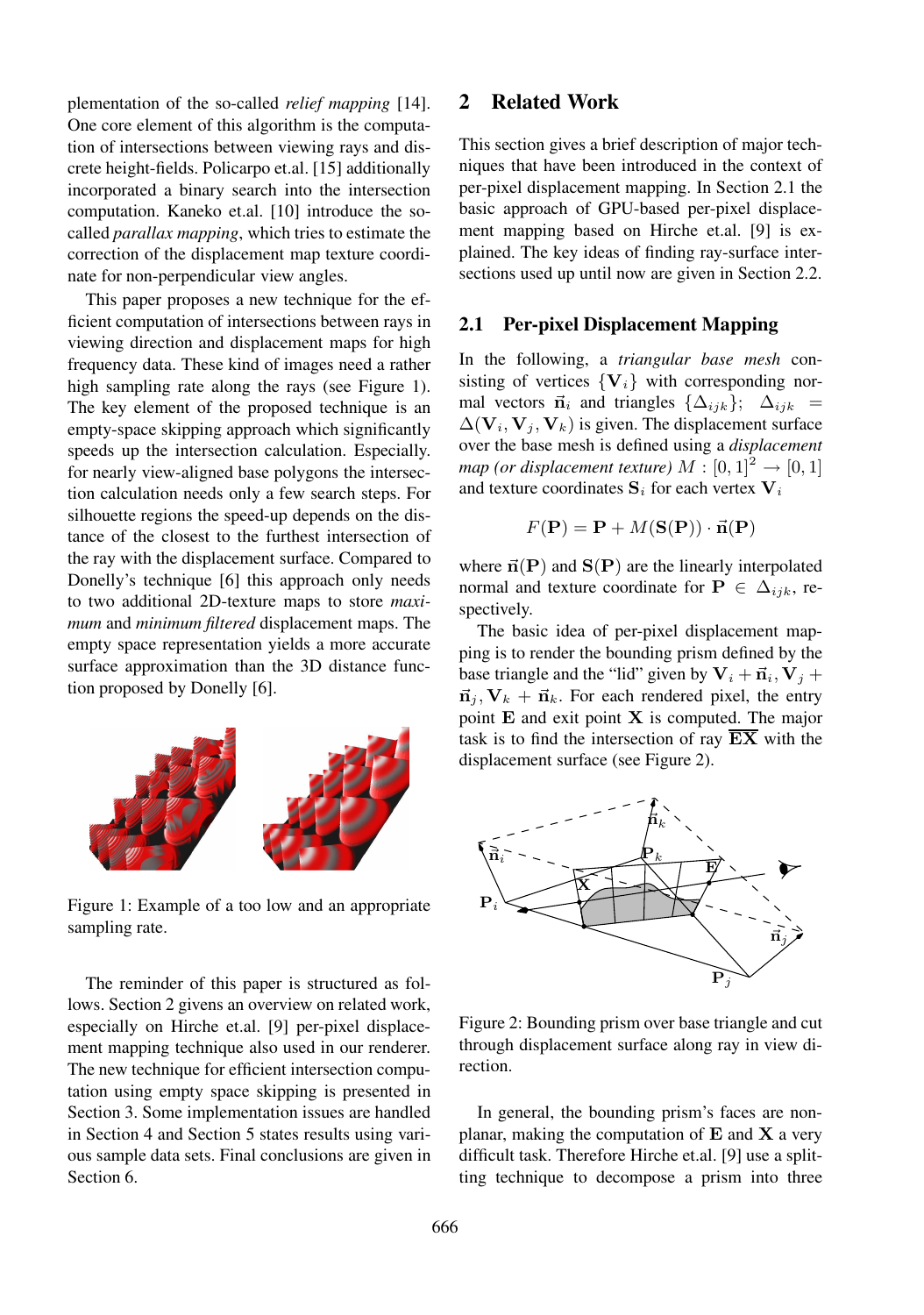tetrahedra, where the splitting takes care of consistency for neighboring base triangles.

The rendering of the resulting prisms is done using Shirley and Tuchman's [16] *projective tetrahedra* algorithm. This approach guarantees a proper computation of  $E$  and  $X$  utilizing the projective interpolation performed during rasterization. Therefore, first the orientation of the tetrahedron from the viewer's position is classified. Each tetrahedron is decomposed into triangles, where attributes representing the entry and the exit points are assigned to triangle vertices, such that interpolation yields the proper per-pixel values for E and X.

#### **2.2 Ray-Surface Intersection**

The intersection calculation takes place in a fragment program. All necessary quantities have been perspectively interpolated and the entry and exit points are present as varying data in the program.

Hirche et.al. [9] use four samples along the ray  $\overline{EX}$ . They use a rather fine tessellated base mesh in order to get a more dense spacial sampling to handle high frequency data properly. If a ray misses the surface the corresponding pixel is discarded in the fragment program. Policarpo et.al. [15] use additional binary search steps to refine the intersection point for their relief mapping technique. They use up to 32 uniform steps and about 6 binary steps by successively evaluating the mid-point between to samples. Donelly [6] uses a 3D-texture  $D$  to store the minimal distance for any 3D-point within the bounding prism to the displacement surface. For each current sample point  $P$  the sphere with radius  $D(\mathbf{P})$  can be skipped without hitting the surface (see Figure 3).



Figure 3: Adaptive sampling using distance maps after Donelly [6].

From the point of texture-caching, the usage

of 3D-textures is critical. Using large 3D textures might lead to inefficient texture caching, e.g. to stop-and-wait problems. Additionally, the distance map is quite conservative since it sets the step-size independent from the ray direction.

## **3 Intersection Computation using Empty Space Skipping**

This section describes the new approach for determining intersections between rays and displacement surfaces. First, Section 3.1 gives an overview on the intersection calculation. The key idea of the algorithm is an empty space (*safety zone*) skipping technique using *maximum* and *minimum filtered displacement maps*, i.e. dilations and erosions, respectively (Section 3.2). Section 3.3 gives the details on how to determine minimal ray segments containing all ray-surface intersections utilizing safety zones. Finally, a parallel version of the empty space skipping technique using up to four different box-sizes for the dilation and erosion is introduced in Section 3.4.

#### **3.1 Overview of the Algorithm**

During rasterization, for each rasterized pixel the entry and the exit point,  $E$  and  $X$ , respectively, are computed. The ray in viewing direction is given  $as<sup>1</sup>$ 

$$
\mathbf{P}(\alpha) = \mathbf{E} + \alpha \hat{\mathbf{r}}, \ \hat{\mathbf{r}} = \frac{\mathbf{X} - \mathbf{E}}{\|\mathbf{X} - \mathbf{E}\|}, \ \alpha \in [0, \|\mathbf{X} - \mathbf{E}\|]
$$

To describe the current ray segment, the minimal and maximal parameter  $\alpha_1$  and  $\alpha_2$  are stored. From an abstract point of view, the processing for a single fragment in the fragment program is composed of the following steps:

- 1. if entry point E below surface: discard pixel
- 2. perform empty space skips
	- 2.1. forward step: update  $\alpha_1$  w.r.t. the dilation map at position  $P(\alpha_1)$
	- 2.2. backward step: update  $\alpha_2$  w.r.t. the dilation or erosion map, if point  $P(\alpha_2)$  is above or below surface
	- 2.3. if  $\alpha_1 > \alpha_2$ : discard pixel
- 3. perform regular sampling within  $[\alpha_1, \alpha_2]$  to find first intersection
	- if no intersection found: discard pixel
- 4. perform binary search steps

 $1\hat{\mathbf{r}}$  denotes a unit vector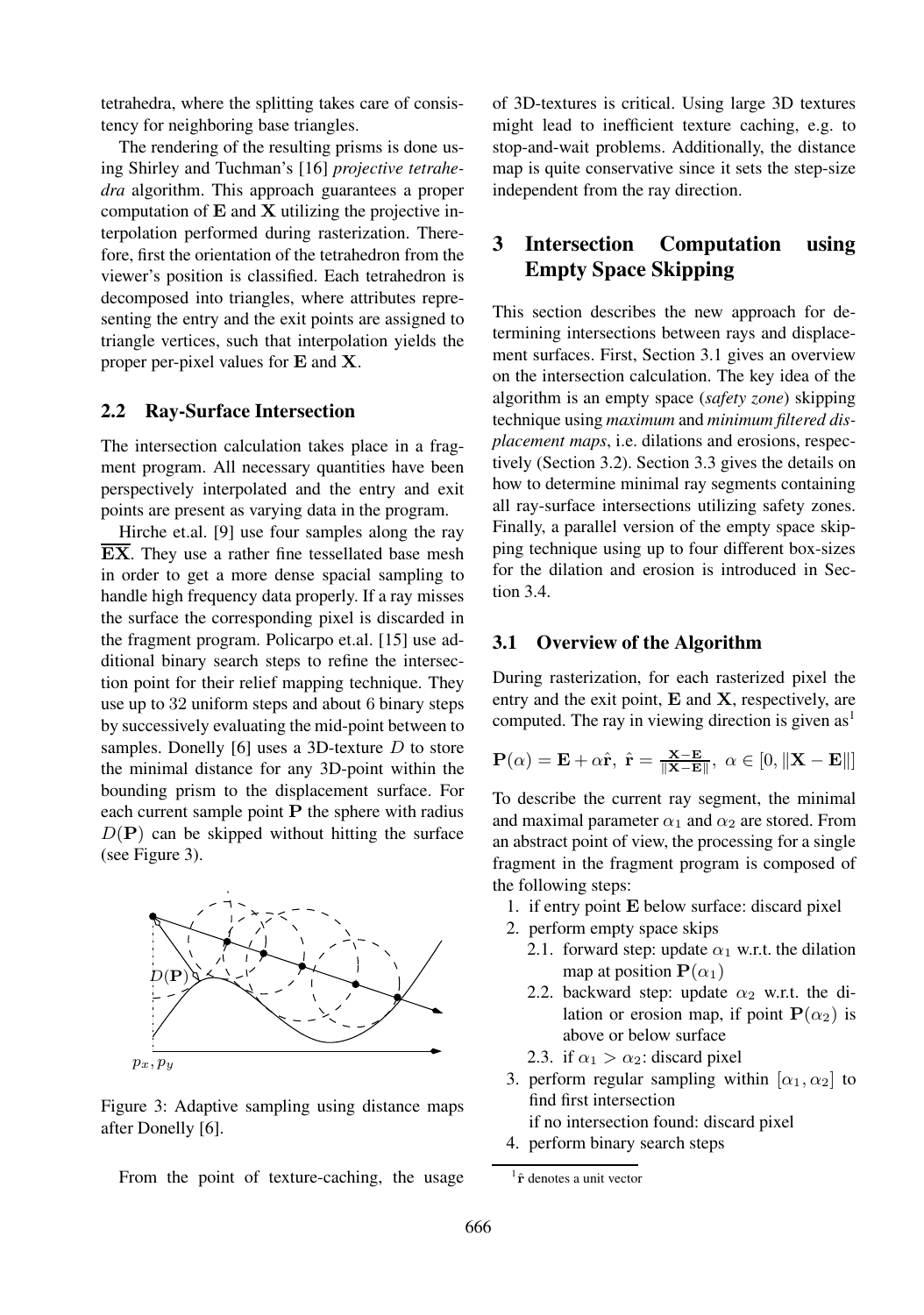#### 5. light intersection point

The first step simply performs a culling of backfaces.

In contrast to Policarpo et.al. [15], the binary search technique exploits the current vertical distances d between a point<sup>2</sup> **P** on the ray and the displacement surface with map  $M: d(\mathbf{P}) = p_z M(p_x, p_y)$ . For the current interval  $[\alpha_1, \alpha_2]$  with  $d(\mathbf{P}(\alpha_1)) \geq 0, d(\mathbf{P}(\alpha_2)) < 0$  a bisection step is performed as follows:

$$
\overline{\mathbf{P}} = \mathbf{P}(\overline{\alpha}), \text{ where } \overline{\alpha} = \frac{d(\mathbf{P}(\alpha_1))}{d(\mathbf{P}(\alpha_1)) - d(\mathbf{P}(\alpha_2))}
$$

$$
\overline{d} = \overline{p}_z - M(\overline{p}_x, \overline{p}_y)
$$

Depending on the sign of  $\overline{d}$ , the interval  $[\alpha_1, \alpha_2]$  is updated, i.e. if sgn( $\overline{d}$ ) > 0, then  $\alpha_1 \leftarrow \overline{\alpha}$ , else  $\alpha_2 \leftarrow \overline{\alpha}$ .

Final lighting is done with the Blinn-Phong algorithm using the surface normal which is stored together with the displacement values in a single RGBA-texture.

### **3.2 Safety Zones Based on Filtered Displacement Maps**

The empty space skipping approach is based upon the dilation  $M_{dil}^{\delta}$  and the erosion  $M_{ero}^{\delta}$  of the displacement map M:

$$
M_{dil}^{\delta}(\mathbf{S}) =
$$
  
\n
$$
\max\{M(\mathbf{S}') : |s - s'| < \delta \land |t - t'| < \delta\}
$$
  
\n
$$
M_{ero}^{\delta}(\mathbf{S}) =
$$
  
\n
$$
\min\{M(\mathbf{S}') : |s - s'| < \delta \land |t - t'| < \delta\}
$$

where  $S = (s, t)$  and  $\delta > 0$  is the size of the region in  $s$  and  $t$  direction. Figure 4 shows two different sample dilations.



Figure 4: Two different dilations with  $\delta_1 < \delta_2$  for a given displacement map.

Based on a dilation map  $M_{dil}^{\delta}$  a *safety zone*  $R_{dil}^{\delta}$ can be defined, where no portion of the displacement surfaces intersects.  $R_{dil}$  is described in local prism coordinates, i.e. in displacement texture coordinates, and varies over the location S on the base triangle.

$$
R_{dil}^{\delta}(\mathbf{S}) =
$$
  
{ $\mathbf{Q}: q_z > M_{dil}^{\delta}(\mathbf{S}) \wedge \left\| \begin{pmatrix} s - q_x \\ t - q_y \end{pmatrix} \right\|_{\infty} < \delta$ }

Here  $\|\cdot\|_{\infty}$  is the infinity norm, i.e.  $\|(x, y)^T\|_{\infty} =$  $\max\{|x|, |y|\}.$  Figure 5 illustrates the safety zone for one specific dilation at texture coordinate S.



Figure 5: Safety zone  $R_{dil}^{\delta}(\mathbf{S})$ .

The concept of defining safety zones applies to erosions in a similar way. Here the region  $R_{ero}^{\delta}$  lies below the displacement surface.

$$
R_{ero}^{\delta}(\mathbf{S}) =
$$
  
{ $\mathbf{Q}: q_z < M_{dil}^{\delta}(\mathbf{S}) \wedge \left\| \begin{pmatrix} s - q_x \\ t - q_y \end{pmatrix} \right\|_{\infty} < \delta$ }

The following section will explain, how safety zones below and above the displacement surface are used to exclude ray segments that contain no raysurface intersections.

#### **3.3 Minimal Intersection Ray Segments**

During rasterization of the bounding prism, the entry and the exit point,  $E$  and  $X$ , respectively, are computed, describing the ray through the prism in viewing direction. Additionally, a dilation and an erosion map of displacement map is given. It is assumed, that E lies above the displacement surface, otherwise the pixel is discarded yielding a culling of back-faces.

For now, it is premised that  $\hat{\bf r}$  is "pointing downward", i.e.  $r_z < 0$  in prism coordinates. Let  $P =$  ${\bf P}(\alpha_1)$  denote an arbitrary point on the ray that lies

<sup>&</sup>lt;sup>2</sup>coordinate notation:  $\mathbf{P} = (p_x, p_y, p_z)^T$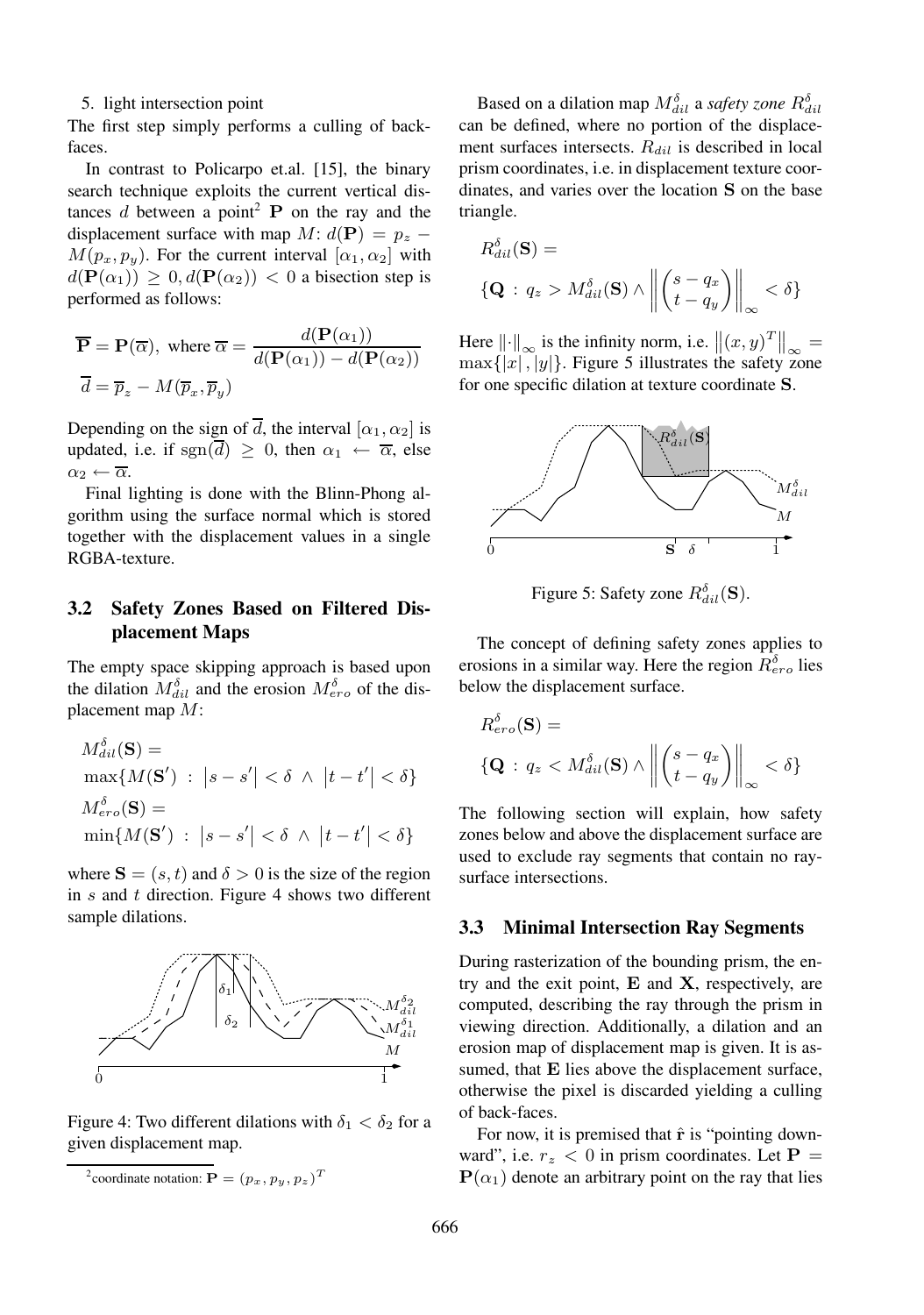within it's corresponding safety zone  $R_{dil}^{\delta}(p_x, p_y)$ above the surface. Proceeding along the ray, the safety zone is left, when the ray hits the lower bound of the region or the horizontal distance exceeds the dilation value  $\delta \cdot \frac{\|(r_x,r_y)\|_2}{\|(r_x,r_y)\|_2}$  $\frac{\|(x,y,y)\|_2}{\|(r_x,r_y)\|_{\infty}}$ , whatever occurs first. The fraction  $\frac{\left\| (r_x, r_y) \right\|_2}{\left\| (r_x, r_y) \right\|_2}$  $\frac{\|f(x,y,y)\|_2}{\|(r_x,r_y)\|_{\infty}}$  compensates for the fact, that the dilation and the erosion are build using the ∞-norm and the ray length is measured as euclidian distance in displacement texture coordinates.

Simple calculus yield the relative  $\alpha$ -parameter for the intersection of the ray with the safety zone boundary related to the current position  ${\bf P}(\alpha_1)$ 

$$
\alpha_1^{\delta}(\mathbf{P}) = \min \left\{ \frac{M_{dil}^{\delta}(p_x, p_y) - p_z}{r_z}, \frac{\delta}{\|(r_x, r_y)\|_{\infty}} \right\}
$$

yielding the intersection point  $\mathbf{P}(\alpha_1 + \alpha_1^{\delta}(\mathbf{P}))$ .



Figure 6: Calculating the intersection of the ray with the boundary of the safety zone.

In a similar way,  $\alpha_1^{\delta}$  is computed, if the ray points upwards within the prism, i.e.  $r_z > 0$ . Here, the intersection with the upper boundary defined by  $z = 1$  has to be checked, yielding

$$
\alpha_1^{\delta}(\mathbf{P}) = \min\left\{ \frac{1.0 - p_z}{r_z}, \frac{\delta}{\| (r_x, r_y) \|_{\infty}} \right\}
$$

Since a minimal ray segment is desired, not only the maximum for  $\alpha_1$ , starting from the entry point E, but also the minimum parameter  $\alpha_2$  going backwards from the exit point X needs to be determined.

In order to find the relative parameter  $\alpha_2^{\delta}$ , the following situations for the end point  $X$  are distinguished.

X **above surface:** In this case, again the dilation map is used computing the backward intersection

with the safety zone boundary. Again, the computation for an arbitrary point  $P$  above the surface depends upon the sign of  $r_z$ :

if 
$$
r_z < 0
$$
:  
\n
$$
\alpha_2^{\delta}(\mathbf{P}) = \min \left\{ \frac{1.0 - p_z}{r_z}, \frac{-\delta}{\|(r_x, r_y)\|_{\infty}} \right\}
$$
\nif  $r_z > 0$ :  
\n(check lower boundary)  
\n
$$
\alpha_2^{\delta}(\mathbf{P}) = \min \left\{ \frac{M_{dil}^{\delta}(p_x, p_y) - p_z}{r_z}, \frac{-\delta}{\|(r_x, r_y)\|_{\infty}} \right\}
$$

X **below surface:** Here, the erosion map is used. For an arbitrary point P below the surface the following conditions are deduced

if 
$$
r_z < 0
$$
: (check upper boundary)  
\n
$$
\alpha_2^{\delta}(\mathbf{P}) = \min \left\{ \frac{M_{ero}^{\delta}(p_x, p_y) - p_z}{r_z}, \frac{-\delta}{\|(r_x, r_y)\|_{\infty}} \right\}
$$
\nif  $r_z > 0$ : (check lower boundary)  
\n
$$
\alpha_2^{\delta}(\mathbf{P}) = \min \left\{ \frac{-p_z}{r_z}, \frac{-\delta}{\|(r_x, r_y)\|_{\infty}} \right\}
$$

Both cases assume, that the exit point  $X$  lies within the corresponding safety zone for the dilation or the erosion map. In various situation, the result is an empty ray segment, i.e.  $\alpha_1 > \alpha_2$ , indicating, that there is no intersection at all.

#### **3.4 Parallel Multi-Channel Computation**

Depending on the ray direction, one would like to have different box-sizes  $\delta$  for the dilation and erosion. For "steep" rays a small  $\delta$  allows larger steps along the ray, whereas "flat" rays need larger values of  $\delta$  to exclude significant ray portions. Since the computation derived in Section 3.3 is done in a fragment program, it can be easily extended handling up to four different box-sizes at no additional costs, since each  $\delta$ -filtered map is stored in one texture component.

Using several texture components at once, the effective safety zone is the union of all safety zones for individual  $\delta$  (see Figure 3.4).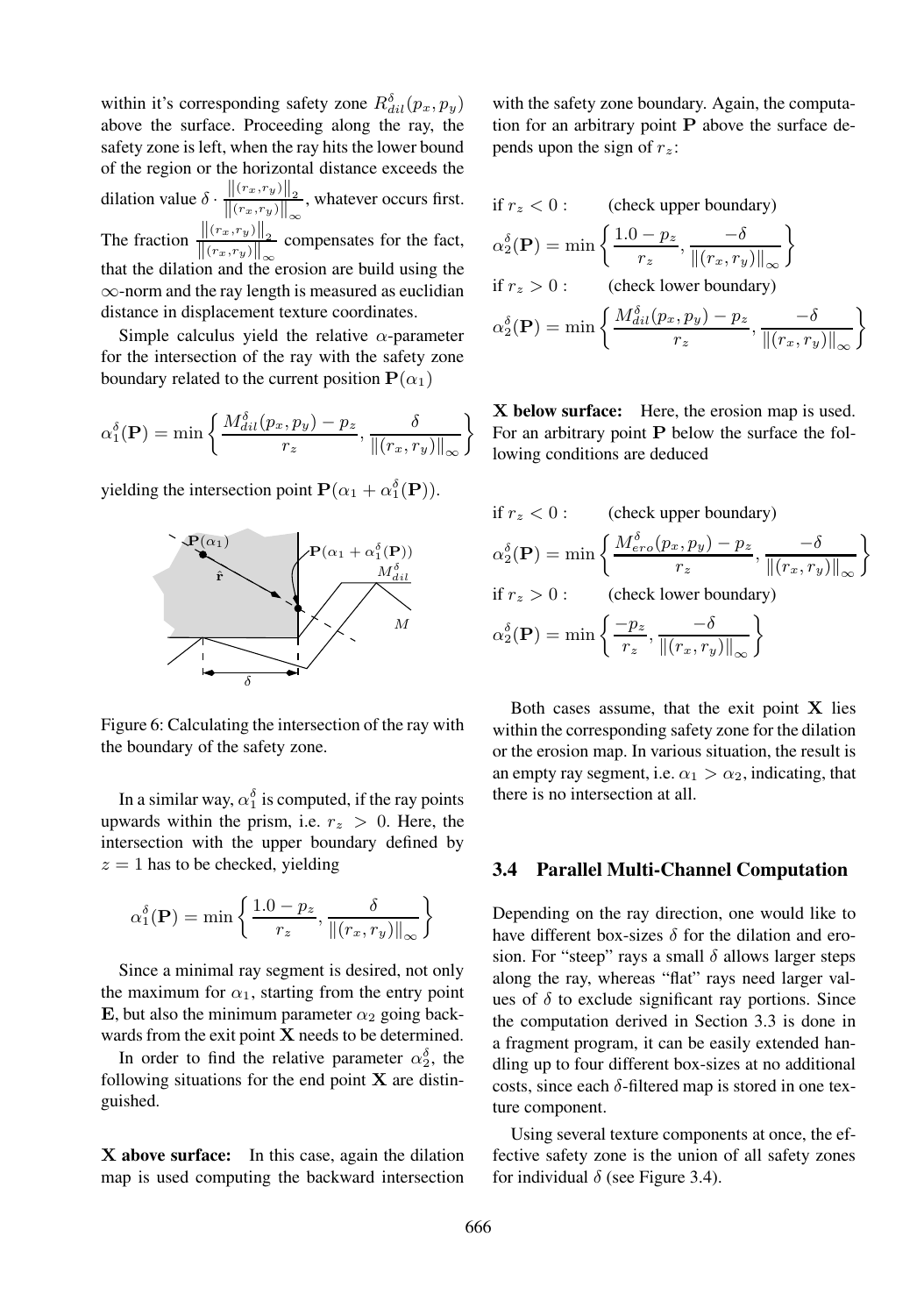

Figure 7: Effective safety zone for four dilations in comparison with a distance sphere.

Figure 8 shows a sample four-channel dilation texture for the angel displacement map.



Figure 8: Displacement map (left) and four channel dilation (right) for the angel data set.

## **4 Implementation**

The displacement renderer has been implemented in OpenGL using Cg version 1.3 for GPU programming and an NVIDIA GeForce 6800 GT graphics card with 256 MB video memory.

The following Cg-code excerpt for one forward dilation step shows the details of the parallel computation for multi-channel maps. This code gets the following input data: entry, aMin, ray, the entry point E, the initial value for  $\alpha_1$  and the ray direction as unit vector. Additionally, the global fourcomponent dilation dilMap with box-size delta as 4-vector are given.

```
float3 P_1 = entry + aMin*ray;float maxNorm = max(ray.x, ray.y);float4 dilVal = tex2D(dilMap, P_1, xy);
float4 a4 = 10000...xxxx;// which channels are valid?
float4 valid = (P_1.zzzz>dival);// 1: check ceiling
if ( ( ray.z > 0.001 ) )
 a4 = (1..xxxx-P_1.zzzz)/ray.z;// 2: check floor
```

```
else if ( (\text{ray.} z < -0.001) )
  a4 = (dilVal-P 1.zzzz)/ray.zzzz;// 3: check box-wall
a4 = min(a4, valid*delta/maxNorm);// find maximum<br>float2 a2 = ma= max(a4.xy, a4.zw);aMin = aMin + max(a2.x, a2.y);
```
The variable valid stores the per-channel information, whether the current sample point  $P_1$  is in the corresponding safety zone or not. If the point is outside, the resulting relative parameter  $\alpha_1^{\delta}$  is 0.

### **5 Results**

For testing purposes, a fix image resolution of  $512<sup>2</sup>$  pixels is used. The fraction of the image covered by a displacement surface depends on the viewers position and significantly influences the frame-rates, since only those pixels are processed by the fragment program. All the renderings have been done with a simple base mesh consisting of two triangles only.



Figure 9: The data sets used for testing the proposed approach; simple map (left), spikes (center) and angel (right).

The test data sets are shown in Figure 9. In the following the filter box-sizes w.r.t. the displacement map resolution are set to (3.125%, 6.25%, 12.5%, 25%).

First, the results are given in case of viewing the different displacement surfaces perpendicular and in nearly tangential direction w.r.t. the base polygon. The empty space skipping speeds up the rendering  $30 - 100\%$  for viewing direction perpendicular to the base polygon. In the tangential situation, the costs for the empty space skipping and it's benefit for the regular sampling cancels out (see Table 1).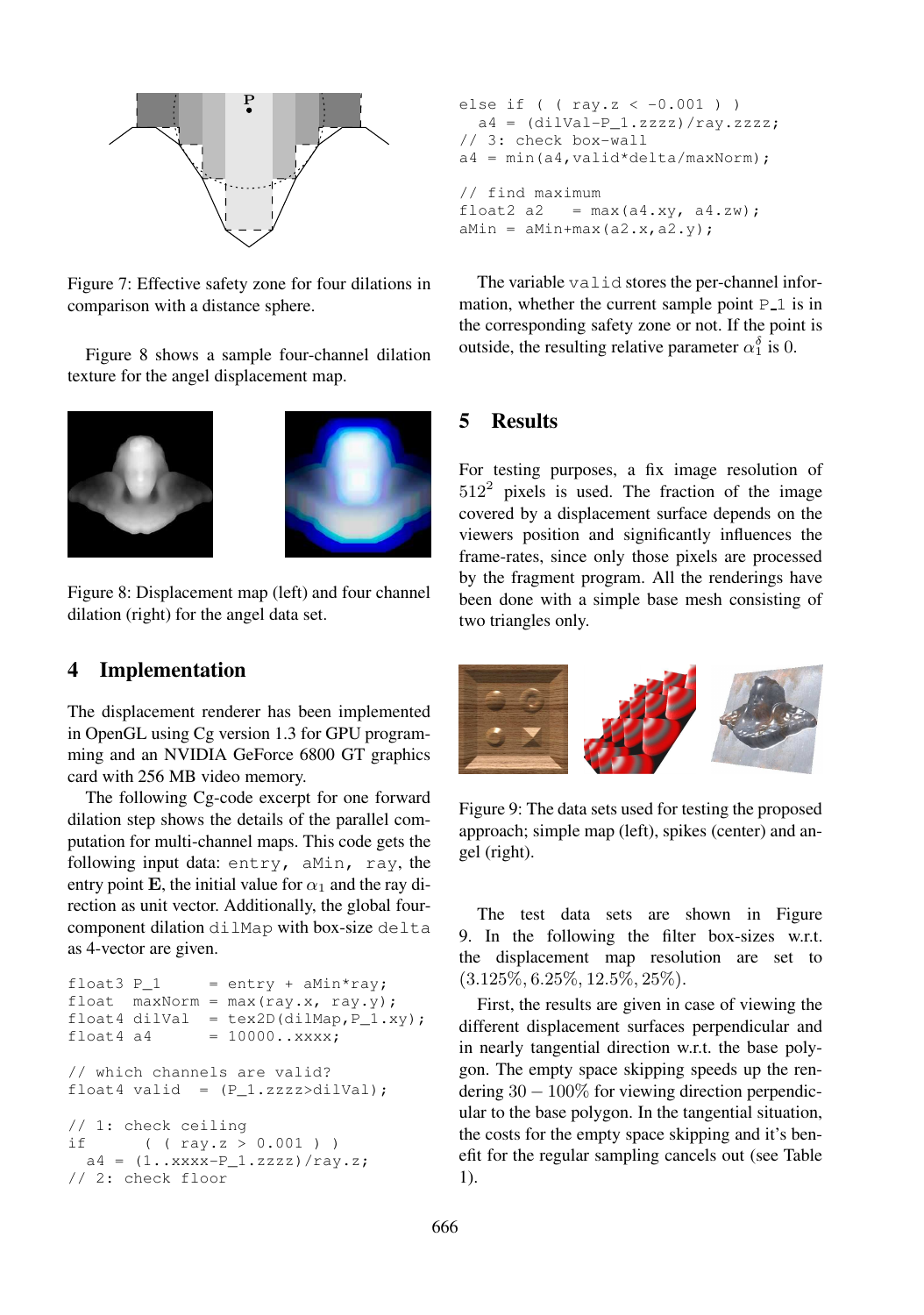| Data &               | 0 Skips | 1 Skip | 2 Skips |
|----------------------|---------|--------|---------|
| <b>Constellation</b> |         |        |         |
| Simple (perp.)       | 15.0    | 20.0   | 20.0    |
| Simple (tang.)       | 57.0    | 59.0   | 55.0    |
| Angel (perp.)        | 14.9    | 20.0   | 20.0    |
| Angel (tang.)        | 29.9    | 30.0   | 30.0    |
| Spikes (perp.)       | 10.0    | 20.0   | 15.0    |
| Spikes (tang.)       | 30.0    | 30.0   | 30.0    |

Table 1: Frame-rates for 75 samples depending on the number of empty space skips for various data sets for perpendicular and tangential view on the displacement surface.

Investigating this in more detail w.r.t. the viewing angle, it can be found, that this cancellation effect actuates at angels above  $60-70^{\circ}$  (see Table 2).

| <b>Skips</b> | $0^{\circ}$ | $15^{\circ}$ | $30^{\circ}$ | $45^{\circ}$ | $60^\circ$ | $75^{\circ}$ |
|--------------|-------------|--------------|--------------|--------------|------------|--------------|
| $\theta$     | 15          | 15           | 15.          | 15           | 20         | 30           |
|              | 20          | 20           | 20           | 20           | 30         | 30           |
|              | 20          | 20           | 20           | 20           | 30         | 30           |

Table 2: Frame-rates for 75 samples depending on the viewing angle and the number of empty space skips for the angel dataset.

Test with close-up views of the angel dataset expose the visual quality of the resulting rendering. The visual quality only depends on the sampling rate and the number of binary search steps (see Figure 10). The performance gain using the empty space skipping is about  $20 - 50\%$ . The corresponding performance values are given in Table 3.

### **6 Conclusions**

Based on the per-pixel displacement mapping technique from Hirche et.al. [9] a new technique for efficient empty space skipping has been introduced. The technique needs only two additional 2Dtextures to describe safety zones based on minimum (erosion) and maximum (dilation) filtered versions of the displacement map. These zones lie above and below the surface for dilation and erosion, respectively. A ray in viewing direction can pass these zones without hitting the displacement surface. The technique uses a multi-channel approach to handle

| <b>Sample-Rate</b> | # Bisections   | # Skips | <b>FPS</b> |
|--------------------|----------------|---------|------------|
| 10                 | $_{0}$         | 0       | 30.0       |
| 10                 | 2              | 0       | 30.0       |
| 40                 | 2              | 0       | 15.0       |
| 40                 | 2              |         | 19.6       |
| 40                 | $\overline{c}$ | 2       | 19.9       |
| 75                 | 2              | 0       | 10.0       |
| 75                 | 2              |         | 12.0       |
| 75                 | 2              | 2       | 15.0       |

Table 3: Frame-rates for different combinations of sample-rate, number of binary search steps and empty space skips for the close-up of the angle dataset.

four different filtered versions to adjust for various viewing angles. Different test scenarios are given demonstrating the speedup performed by the new technique, which is more significant for nearly perpendicular viewing directions.

### **Acknowledgments**

The authors wishes to thank Friedrich Seydel, who did major part of the implementation work.

### **References**

- [1] J. Blinn. Simulation of wrinkled surfaces. In *ACM Proceedings SIGGRAPH*, pages 286– 292, 1978.
- [2] R. Cook. Shade trees. In *ACM Proceedings SIGGRAPH*, pages 223–231, 1984.
- [3] R. Cook, L. Carpenter, and E. Catmull. The REYES image rendering architecture. *ACM Proceedings SIGGRAPH*, pages 95– 102, 1987.
- [4] M. Doggett and J. Hirche. Adaptive view dependent tessellation of displacement maps. In *Proc. Graphics Hardware*, pages 59–66, 2000.
- [5] M. Doggett, A. Kugler, and W. Straßer. Displacement mapping using scan conversion hardware architectures. *Computer Graphics Forum*, 20(1):13–26, 2001.
- [6] W. Donnelly. *GPU Gems 2*, chapter Per-Pixel Displacement Mapping With Distance Functions, pages 123–136. Addison Wesley, 2005.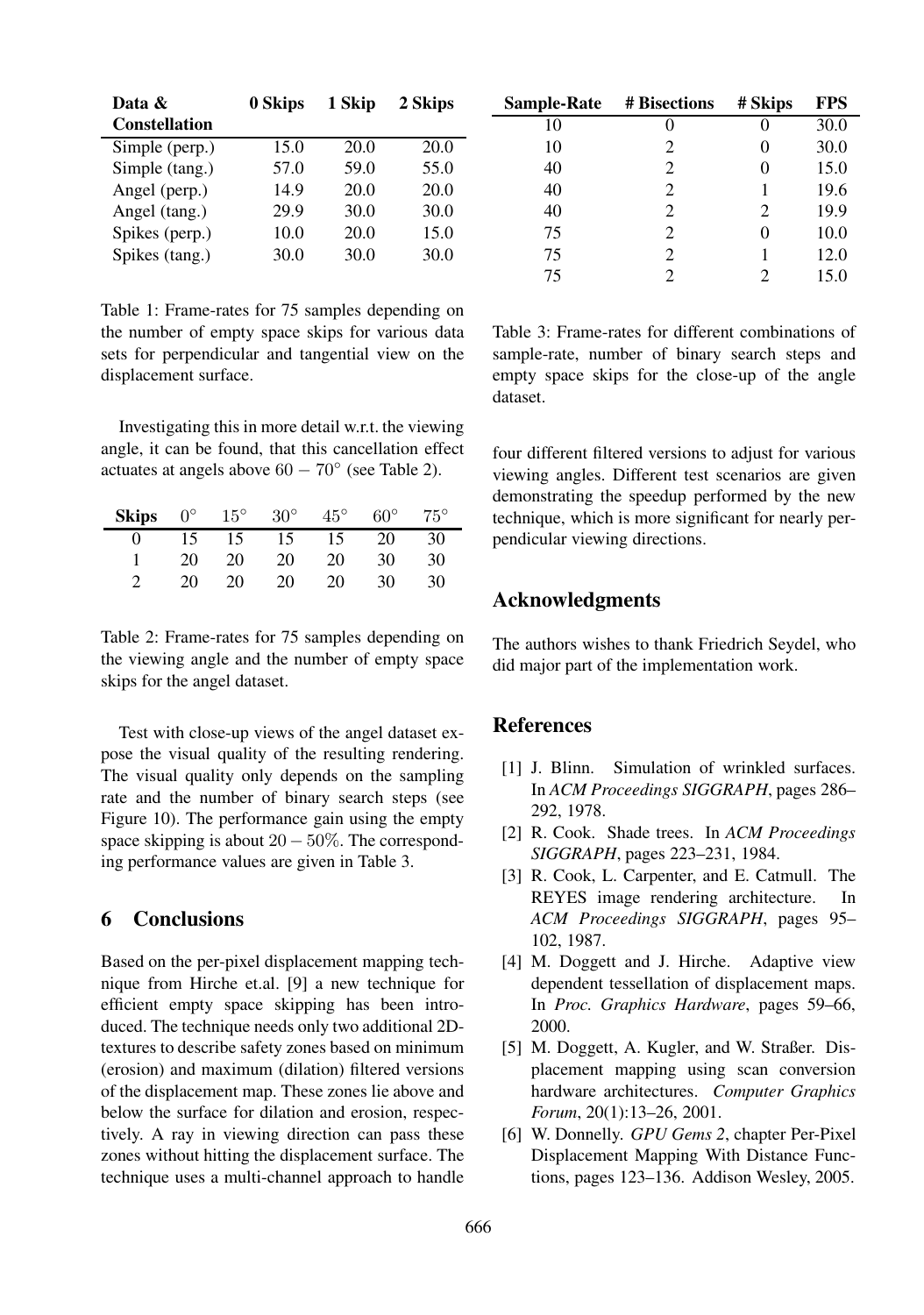

Figure 10: Rendering a close-up of the angel dataset using 10, 10, 40 and 75 samples per unit length and 0, 2, 2 and 2 binary search steps (from left to right).

- [7] S. Gumhold and T. Hüttner. Multiresolution rendering with displacement mapping. In *Proc. Graphics Hardware*, pages 55–66, 1999.
- [8] W. Heidrich and H.-P. Seidel. Ray-tracing procedural displacement shaders. In *Proc. Graphics Interface*, pages 8–16, 1998.
- [9] J. Hirche, A. Ehlert, S. Guthe, and M. Doggett. Hardware accelerated per-pixel displacement mapping. In *Proc. Graphics Interface*, pages 153–158, 2004.
- [10] T. Kaneko, M. Inami, N. Kawakami, Y. Yanagida, T. Maeda, T. Takahei, and S. Tachi. Detailed shape representation with parallax mapping. In *Proc. ICAT*, pages 205–208, 2001.
- [11] J. Kautz and H.-P. Seidel. Hardware accelerated displacement mapping for image based rendering. In *Proc. Graphics Interface*, pages 61–70, 2001.
- [12] A. Lee, H. Moreton, and H. Hoppe. Displaced subdivision surfaces. In *ACM Proceedings SIGGRAPH*, pages 85–94, 2000.
- [13] K. Moule and M. McCool. Efficient bounded adaptive tesselation of displacement maps. In *Proc. Graphics Interface*, pages 171–180, 2003.
- [14] M. Oliveira, G. Bishop, and D. McAllister. Relief texture mapping. In *ACM Proceedings SIGGRAPH*, pages 359–368, 2000.
- [15] F. Policarpo, M. Oliveira, and J. Comba. Realtime relief mapping on arbitrary polygonal surfaces. In *Proc. Symp. on Interactive 3D Graphics*, pages 155–162, 2005.
- [16] P. Shirley and A. Tuchman. A polygonal approximation to direct scalar volume rendering. In *Proc. Workshop on Volume Visualization*, pages 63–70, 1990.

[17] L. Wang, X. Wang, X. Tong, S. Lin, S. Hu, B. Guo, and H.-Y. Shum. View-dependent displacement mapping. *ACM Trans. Graph.*, 22(3):334–339, 2003.